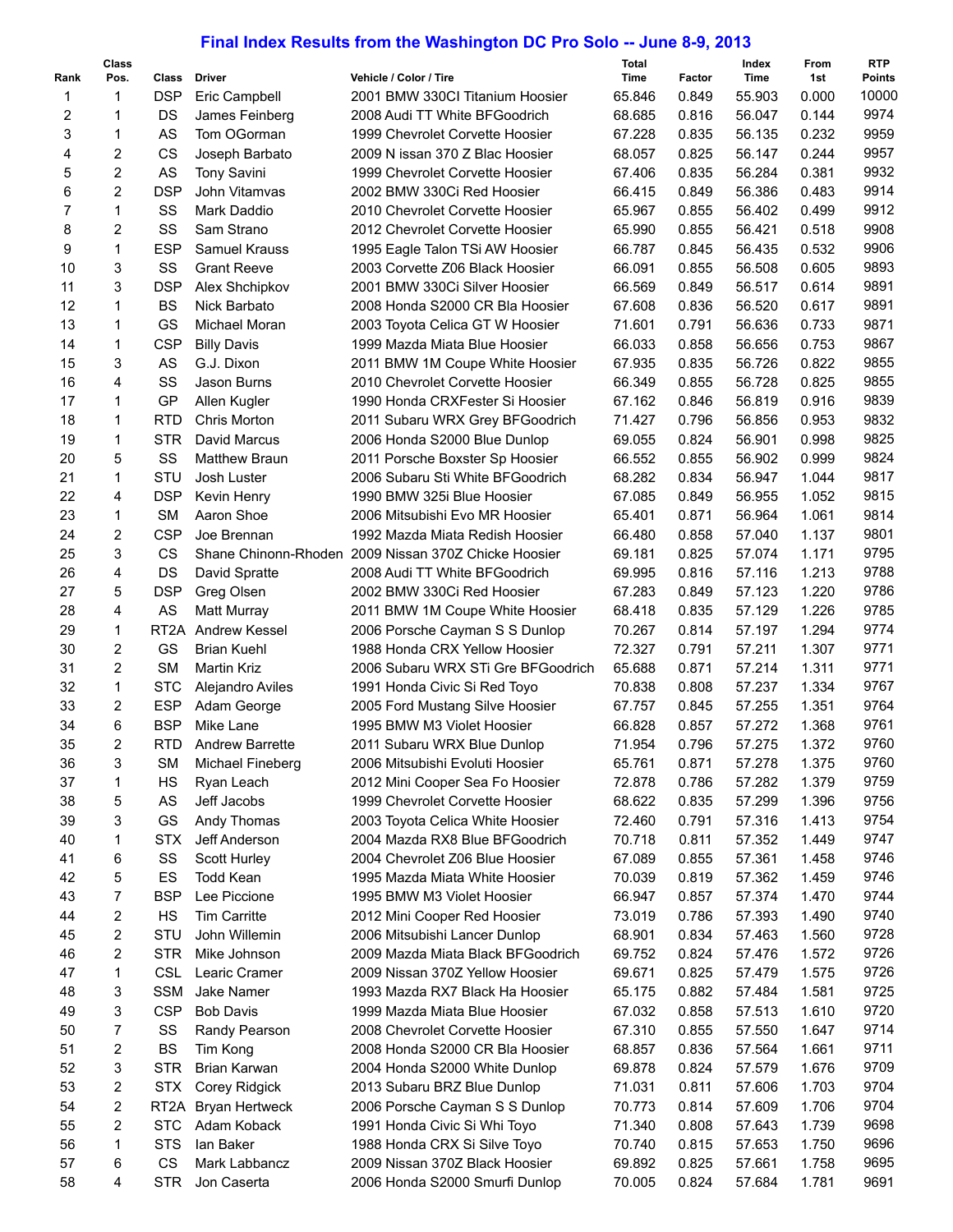| 59  | 1              | KM                | Jeremiah McClintock        | 1999 Renspeed Honda Blu MG         | 59.788 | 0.965 | 57.695 | 1.792 | 9689 |
|-----|----------------|-------------------|----------------------------|------------------------------------|--------|-------|--------|-------|------|
| 60  | 3              | <b>ESP</b>        | <b>Karen Kraus</b>         | 2006 Subaru Impreza WRX Hoosier    | 68.391 | 0.845 | 57.790 | 1.887 | 9673 |
| 61  | 4              | <b>RTD</b>        | Kenneth Johnson            | 2011 Subaru WRX Blue Dunlop        | 72.607 | 0.796 | 57.795 | 1.892 | 9673 |
| 62  | 8              | <b>DSP</b>        | <b>Chris Dressler</b>      | 1993 BMW 325is Black Hoosier       | 68.093 | 0.849 | 57.811 | 1.908 | 9670 |
| 63  | 4              | <b>SM</b>         | <b>PJ Corrales</b>         | 1995 Nissan 240sx White Hoosier    | 66.377 | 0.871 | 57.814 | 1.911 | 9669 |
| 64  | 8              | SS                | Dan Ireland                | 2012 Chevrolet Grand Sp Hoosier    | 67.626 | 0.855 | 57.820 | 1.917 | 9668 |
| 65  | 4              | <b>ESP</b>        | <b>Charles Moss</b>        | 1995 Eagle Talon TSi AW Hoosier    | 68.443 | 0.845 | 57.834 | 1.931 | 9666 |
| 66  | 3              | STU               | Jerry Byrd Jr.             | 2006 Subaru STI Black Dunlop       | 69.357 | 0.834 | 57.844 | 1.940 | 9665 |
| 67  | 5              | <b>RTD</b>        | Paul Przyborski            | 2011 Subaru WRX White BFGoodrich   | 72.700 | 0.796 | 57.869 | 1.966 | 9660 |
| 68  | 4              | GS                | Michael Eckert             | 2001 Toyota Celica Blue Hoosier    | 73.166 | 0.791 | 57.874 | 1.971 | 9659 |
| 69  | 5              | <b>ESP</b>        | Ron Bistrais               | 2007 Ford Shelby GT Whi Hoosier    | 68.545 | 0.845 | 57.921 | 2.017 | 9652 |
| 70  | 1              | JB                | <b>Trey White</b>          | 1995 Invader Kart Blue/ MG         | 71.182 | 0.814 | 57.942 | 2.039 | 9648 |
| 71  | 3              | <b>BS</b>         | Justin Lau                 | 2008 Honda S2000 CR Bla Hoosier    | 69.334 | 0.836 | 57.963 | 2.060 | 9645 |
| 72  | 5              | <b>STR</b>        | <b>Mark Dudek</b>          | 2009 Mazda MX-5 Copper Dunlop      | 70.344 | 0.824 | 57.963 | 2.060 | 9645 |
| 73  | 9              | SS                | <b>Brian Conners</b>       | 2011 Porsche Boxster Sp Hoosier    | 67.796 | 0.855 | 57.966 | 2.062 | 9644 |
| 74  |                | AS                |                            |                                    | 69.428 |       | 57.972 | 2.069 | 9643 |
|     | 6              |                   | James Newman               | 1999 Chevrolet Corvette Hoosier    |        | 0.835 |        |       |      |
| 75  | 6              | <b>STR</b>        | Noel Leslie                | 2008 Honda S2000 CR Bla Dunlop     | 70.393 | 0.824 | 58.004 | 2.101 | 9638 |
| 76  | 2              | <b>STS</b>        | Mike Snyder                | 1988 Honda CRX Si silve Toyo       | 71.204 | 0.815 | 58.031 | 2.128 | 9633 |
| 77  | 5              | GS                | Azmath Mohammed            | 2001 Toyota Celica Blac Hoosier    | 73.386 | 0.791 | 58.048 | 2.145 | 9630 |
| 78  | 3              | <b>STS</b>        | <b>Kraig Klippel</b>       | 1994 Mazda Miata Argyle Toyo       | 71.227 | 0.815 | 58.050 | 2.147 | 9630 |
| 79  | 3              | HS                | Nick Babin                 | 2012 Mini Cooper Green Hoosier     | 73.864 | 0.786 | 58.057 | 2.154 | 9629 |
| 80  | 6              | <b>ESP</b>        | Sam Vassallo               | 2005 Ford Mustang GT Si Hoosier    | 68.729 | 0.845 | 58.076 | 2.173 | 9626 |
| 81  | $\overline{7}$ | <b>ESP</b>        | Jeff Altenburg             | 2007 Ford Shelby GT Hoosier        | 68.730 | 0.845 | 58.077 | 2.174 | 9626 |
| 82  | 3              | <b>STC</b>        | Jeff Eng                   | 1991 Honda Civic Si Tea Toyo       | 71.879 | 0.808 | 58.078 | 2.175 | 9626 |
| 83  | $\overline{7}$ | <b>STR</b>        | Christopher Lin            | 2006 Mazda MX5 Gray Hankook        | 70.532 | 0.824 | 58.118 | 2.215 | 9619 |
| 84  | 4              | <b>CSP</b>        | <b>Charles Koulik</b>      | 1992 Mazda miata red Hoosier       | 67.784 | 0.858 | 58.159 | 2.255 | 9612 |
| 85  | 4              | <b>STC</b>        | AJ Snyder                  | 1991 Honda Civic Toyo              | 71.984 | 0.808 | 58.163 | 2.260 | 9611 |
| 86  | 8              | <b>STR</b>        | James Dunham               | 2006 Mazda MX-5 Gray Hankook       | 70.625 | 0.824 | 58.195 | 2.292 | 9606 |
| 87  | 2              |                   | <b>DSPL Shelly Monfort</b> | 2003 BMW 330ci Red Hoosier         | 68.576 | 0.849 | 58.221 | 2.318 | 9602 |
| 88  | 9              | <b>DSP</b>        | Doug Keiler                | 1999 BMW 323 Black Hoosier         | 68.600 | 0.849 | 58.241 | 2.338 | 9599 |
| 89  | 4              | <b>BS</b>         | Jeremy Prati               | 2008 Honda S2000 C/R BI Hoosier    | 69.696 | 0.836 | 58.266 | 2.363 | 9595 |
| 90  | $\overline{7}$ | CS                | Eric Kriemelmeyer          | 2007 Pontiac Solstice Hoosier      | 70.653 | 0.825 | 58.289 | 2.385 | 9591 |
| 91  | 6              | GS                | Christopher Grayson        | 2013 Ford Focus ST Yell Hoosier    | 73.696 | 0.791 | 58.294 | 2.390 | 9590 |
| 92  | 5              | <b>STC</b>        | <b>Andrew Bower</b>        | 1991 Honda Civic Si Whi Toyo       | 72.156 | 0.808 | 58.302 | 2.399 | 9589 |
| 93  | $\overline{7}$ | <b>STF</b>        | Joseph Austin              | 2007 Mini Cooper Blue H BFGoodrich | 74.760 | 0.780 | 58.313 | 2.410 | 9587 |
| 94  | 3              | <b>STX</b>        | Peter Tyson                | 1993 BMW 325is Black Dunlop*       | 71.951 | 0.811 | 58.352 | 2.449 | 9580 |
| 95  | 8              | ESP               | Pat Griffith               | 1982 Chevy Camaro Black Hoosier    | 69.059 | 0.845 | 58.355 | 2.452 | 9580 |
| 96  | 2              | ΚM                | Mike Kline                 | 2008 Honda/CRG Honda Ro MG         | 60.505 | 0.965 | 58.387 | 2.484 | 9575 |
| 97  | 4              | <b>STS</b>        | Darrin DiSimo              | 1988 Honda CRX Red Toyo            | 71.646 | 0.815 | 58.391 | 2.488 | 9574 |
| 98  | 2              | GP                | Anthony DeFiore            | 1990 Honda CRXFester Green Hoosier | 69.031 | 0.846 | 58.400 | 2.497 | 9572 |
|     | 8              | ES                | Tom Weaver                 | 1994 Mazda Miata Blue Hoosier      |        |       |        |       | 9572 |
| 99  |                |                   |                            |                                    | 71.308 | 0.819 | 58.401 | 2.498 |      |
| 100 | 4              | HS                | <b>Ted Descovich</b>       | 2008 Mini copper white Hoosier     | 74.362 | 0.786 | 58.449 | 2.545 | 9565 |
| 101 | 9              | ES                | Michael Bombard            | 1994 Mazda Miata Black Hoosier     | 71.369 | 0.819 | 58.451 | 2.548 | 9564 |
| 102 | 9              | STR               | <b>RICARDO SOARES</b>      | 2008 Honda s2000 CR Bla Dunlop     | 70.985 | 0.824 | 58.492 | 2.588 | 9557 |
| 103 | 5              | <b>BS</b>         | Robert Horvath             | 2005 Honda Rice2000 Bla Hoosier    | 69.984 | 0.836 | 58.507 | 2.603 | 9555 |
| 104 | 3              | <b>RTDL</b>       | Gwen Baake                 | 2008 Audi TT White BFGoodrich      | 73.512 | 0.796 | 58.516 | 2.612 | 9554 |
| 105 | 5              | <b>SM</b>         | David Wampler              | 2006 Subaru STI gray BFGoodrich    | 67.214 | 0.871 | 58.543 | 2.640 | 9549 |
| 106 | 8              | <b>STF</b>        | Eric Sienkiewicz           | 2008 Mazda 3 S Sport BI BFGoodrich | 75.056 | 0.780 | 58.544 | 2.640 | 9549 |
| 107 | 5              | HS                | <b>Bruce Bellom</b>        | 2010 Mini cooper silver Hoosier    | 74.492 | 0.786 | 58.551 | 2.647 | 9548 |
| 108 | 10             | SS                | Eric Peterson              | 2006 Lotus Elise Yellow Hoosier    | 68.481 | 0.855 | 58.551 | 2.648 | 9548 |
| 109 | 10             | ES                | Scott Thursby              | 1995 Mazda Miata White Hoosier     | 71.507 | 0.819 | 58.564 | 2.661 | 9546 |
| 110 | 6              | <b>SM</b>         | David White                | 1995 Nissan 240SX Panda Hoosier    | 67.245 | 0.871 | 58.570 | 2.667 | 9545 |
| 111 | 10             | STR               | Justin Neal                | 2001 Honda S2000 White Hankook     | 71.081 | 0.824 | 58.571 | 2.667 | 9545 |
| 112 | 6              | <b>BS</b>         | Steve Kahre                | 2006 Honda S2000 Yellow Hoosier    | 70.073 | 0.836 | 58.581 | 2.678 | 9543 |
| 113 | 11             | CS                | Les Banyas                 | 2004 Mazda MS Miata Sil Hoosier    | 71.022 | 0.825 | 58.593 | 2.690 | 9541 |
| 114 | 5              | <b>SSP</b>        | <b>Courtney Cormier</b>    | 2006 Chevrolet Corvette BFGoodrich | 67.128 | 0.873 | 58.603 | 2.699 | 9539 |
| 115 | 4              | <b>STX</b>        | Eric Simmons               | 2013 Subaru BRZ Blue Dunlop        | 72.262 | 0.811 | 58.604 | 2.701 | 9539 |
| 116 | 11             | <b>STR</b>        | Daniel Stainback           | 2000 Honda S2000 White Dunlop      | 71.162 | 0.824 | 58.637 | 2.734 | 9534 |
| 117 | 3              | RT <sub>2</sub> C | John Ryan                  | 2013 Subaru BRZ Black Dunlop       | 72.936 | 0.804 | 58.641 | 2.737 | 9533 |
| 118 | 6              | <b>STC</b>        | David Potocki              | 1989 Honda Civic White BFGoodrich  | 72.672 | 0.808 | 58.719 | 2.816 | 9520 |
| 119 | 7              | BS                | Bryan Mancuso              | 2008 Honda S2000 CR Bla Hoosier    | 70.255 | 0.836 | 58.733 | 2.830 | 9518 |
|     |                |                   |                            |                                    |        |       |        |       |      |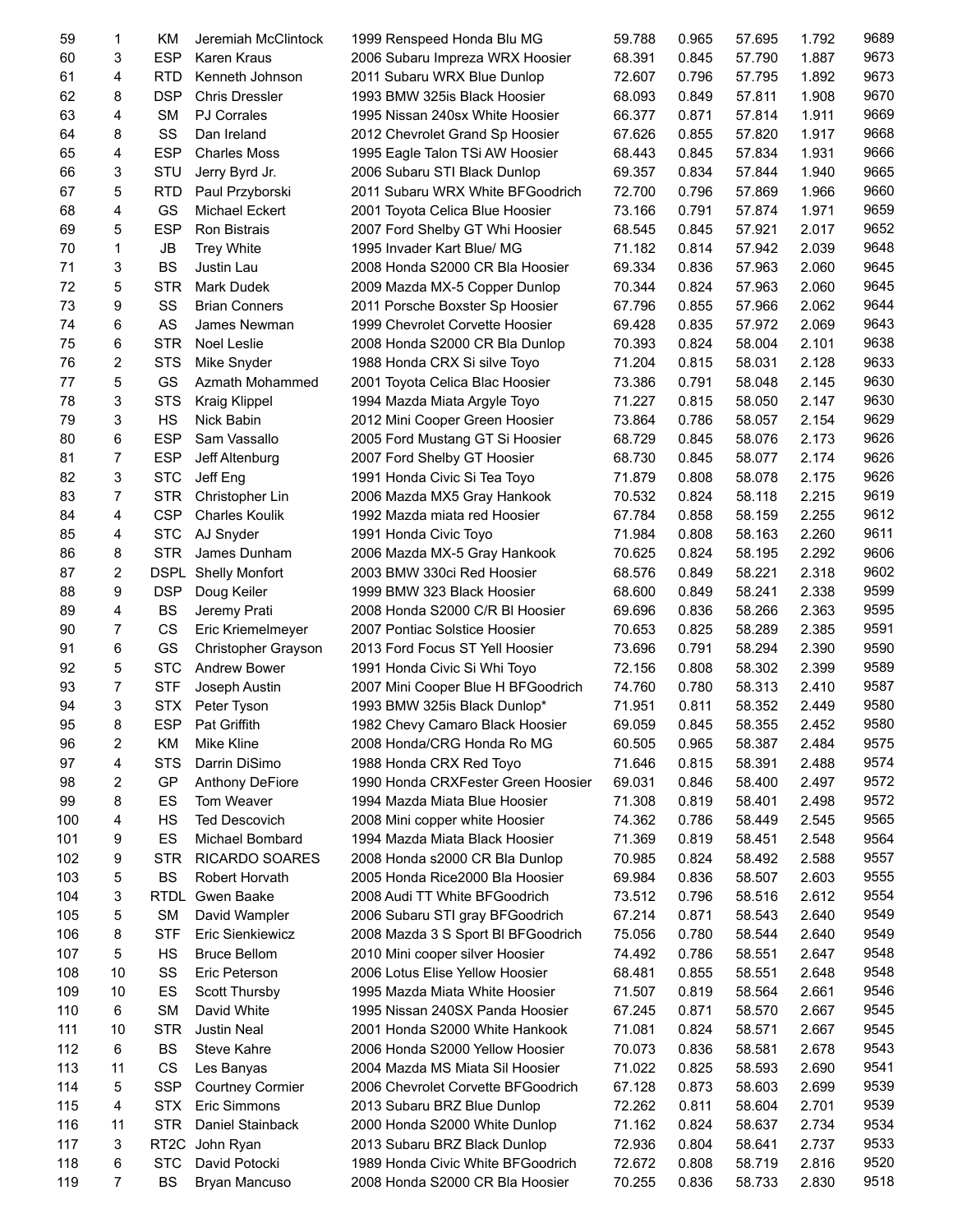| 120 | 11 | SS                | Michael Figliolia         | 2012 Chevrolet Corvette Hoosier    | 68.697 | 0.855 | 58.736 | 2.833 | 9518 |
|-----|----|-------------------|---------------------------|------------------------------------|--------|-------|--------|-------|------|
| 121 | 12 | <b>CS</b>         | Chris Carmenini           | 2007 Mazda RX-8 Blue Hoosier       | 71.260 | 0.825 | 58.790 | 2.886 | 9509 |
| 122 | 6  | <b>CSP</b>        | <b>Justin Rest</b>        | 1994 Mazda Miata Red Hoosier       | 68.534 | 0.858 | 58.802 | 2.899 | 9507 |
| 123 | 4  |                   | RT2S Yury Kholondyrev     | 2005 Lotus Elise Dunlop            | 70.556 | 0.834 | 58.844 | 2.940 | 9500 |
| 124 | 12 | <b>STR</b>        | David Corsaro             | 2008 Honda S2000 CR Bla BFGoodrich | 71.421 | 0.824 | 58.851 | 2.948 | 9499 |
| 125 | 4  | STU               | <b>Anthony Martell</b>    | 2008 Mitsubishi Evoluti Dunlop     | 70.579 | 0.834 | 58.863 | 2.960 | 9497 |
| 126 | 9  | <b>ESP</b>        | Laurence Casey            | 2013 Ford Mustang Blue Hoosier     | 69.661 | 0.845 | 58.864 | 2.960 | 9497 |
| 127 | 13 | <b>STR</b>        | Clyde Siazon              | 2008 Honda S2000 CR Bla BFGoodrich | 71.490 | 0.824 | 58.908 | 3.005 | 9490 |
| 128 | 14 | <b>STR</b>        | <b>Phil Fitzmaurice</b>   | 2006 Honda S2000 BFGoodrich        | 71.506 | 0.824 | 58.921 | 3.018 | 9488 |
| 129 | 4  | <b>SSL</b>        | Stephanie Zadrozny        | 2003 Corvette Z06 Black Hoosier    | 68.918 | 0.855 | 58.925 | 3.022 | 9487 |
| 130 | 10 | <b>ESP</b>        | Craig Marhefka            | 2013 Ford Mustang GT BI Hoosier    | 69.784 | 0.845 | 58.967 | 3.064 | 9480 |
| 131 | 3  | FP                | Jay Storm                 | 1996 Subaru Impreza Bla Hoosier    | 68.128 | 0.866 | 58.999 | 3.096 | 9475 |
| 132 | 11 | <b>ESP</b>        | <b>Phil Knowles</b>       | 2002 Chevrolet Camaro S Hoosier    | 69.832 | 0.845 | 59.008 | 3.105 | 9474 |
| 133 | 6  | HS                | <b>Chris Hutchins</b>     | 2012 Mini Cooper Red Hoosier       | 75.082 | 0.786 | 59.014 | 3.111 | 9473 |
| 134 | 5  | <b>STX</b>        | James Tatad               | 2013 Subaru BRZ WR Blue Dunlop     | 72.770 | 0.811 | 59.016 | 3.113 | 9472 |
| 135 | 15 | <b>STR</b>        |                           |                                    | 71.635 | 0.824 | 59.027 | 3.124 | 9471 |
|     |    |                   | Joseph Ottofaro           | 2009 Mazda MX-5 Black Toyo         |        |       |        |       | 9470 |
| 136 | 6  | <b>CM</b>         | Dick Rasmussen            | 1985 Van Diemen RF-85 Y Hoosier    | 65.958 | 0.895 | 59.032 | 3.129 |      |
| 137 | 5  | DSPL              | Olga Bogdanova            | 2001 BMW 330Ci Silver Hoosier      | 69.549 | 0.849 | 59.047 | 3.144 | 9468 |
| 138 | 6  | <b>STX</b>        | Nick Dunlap               | 2010 Mini Cooper JCW Re Dunlop     | 72.841 | 0.811 | 59.074 | 3.171 | 9463 |
| 139 | 7  | <b>STC</b>        | Chang Ho Kim              | 1989 Honda Civic Si Whi Toyo       | 73.121 | 0.808 | 59.082 | 3.179 | 9462 |
| 140 | 5  | RT <sub>2</sub> C | Mike King                 | 2009 Mazda RX8 White Bridgeston    | 73.558 | 0.804 | 59.141 | 3.237 | 9453 |
| 141 | 1  | STRL              | Victoria Benya            | 2006 Honda S2000 Blue Dunlop       | 71.833 | 0.824 | 59.190 | 3.287 | 9445 |
| 142 | 3  | ΚM                | Michael Casino            | 1999 Honda/CRG Kaliforn MG         | 61.355 | 0.965 | 59.208 | 3.304 | 9442 |
| 143 | 16 | <b>STR</b>        | Tom Layton                | 2004 Honda S2000 Silver Hankook    | 71.857 | 0.824 | 59.210 | 3.307 | 9441 |
| 144 | 5  | <b>STS</b>        | <b>Andrew Clark</b>       | 1988 Honda CRX Si Red Toyo         | 72.663 | 0.815 | 59.220 | 3.317 | 9440 |
| 145 | 7  | <b>STX</b>        | Peter Appell              | 1994 BMW 325is White Dunlop        | 73.090 | 0.811 | 59.276 | 3.373 | 9431 |
| 146 | 13 | CS                | Robert Robeson            | 2004 Mazda RX-8 Black Hoosier      | 71.863 | 0.825 | 59.287 | 3.384 | 9429 |
| 147 | 14 | ES                | Nathan Young              | 1997 Mazda Miata Black Hankook     | 72.402 | 0.819 | 59.297 | 3.394 | 9428 |
| 148 | 2  | STCL              | <b>Kathy Grunenwald</b>   | 1989 Honda Civic Monste BFGoodrich | 73.398 | 0.808 | 59.306 | 3.402 | 9426 |
| 149 | 12 | <b>ESP</b>        | Stephen Long              | 2011 Ford Mustang Sterl Hoosier    | 70.187 | 0.845 | 59.308 | 3.405 | 9426 |
| 150 | 7  | <b>SSM</b>        | Martin Valent             | 1991 Toyota MR2 Turbo G BFGoodrich | 67.260 | 0.882 | 59.323 | 3.420 | 9423 |
| 151 | 8  | <b>STC</b>        | Dale Kunze                | 1989 Honda Civic SI whi BFGoodrich | 73.432 | 0.808 | 59.333 | 3.430 | 9422 |
| 152 | 17 | <b>STR</b>        | Daniel Bragason           | 2003 Toyota MR2 Spyder BFGoodrich  | 72.023 | 0.824 | 59.347 | 3.444 | 9420 |
| 153 | 18 | <b>STR</b>        | Berry A Langley           | 2006 Honda S2000 White BFGoodrich  | 72.032 | 0.824 | 59.354 | 3.451 | 9419 |
| 154 | 19 | <b>STR</b>        | Tony Economou             | 2004 Honda S2000 Sebrin BFGoodrich | 72.061 | 0.824 | 59.378 | 3.475 | 9415 |
| 155 | 20 | <b>STR</b>        | Jim Golden                | 2008 Honda S2000 CR Bla BFGoodrich | 72.065 | 0.824 | 59.382 | 3.478 | 9414 |
| 156 | 3  | STRL              | Teddie Alexandrova        | 2006 Honda S2000 Laguna Dunlop     | 72.074 | 0.824 | 59.389 | 3.486 | 9413 |
| 157 | 4  | ΚM                | Keith Roberts             | 2001 Tony Kart Mitox MG            | 61.546 | 0.965 | 59.392 | 3.489 | 9413 |
| 158 | 10 | <b>BSP</b>        | <b>Steve Seguis</b>       | 2002 Honda S2000 Yellow Hoosier    | 69.320 | 0.857 | 59.407 | 3.504 | 9410 |
| 159 | 15 | ES                | Michael Shea              | 1997 Mazda Miata Black Hankook     | 72.611 | 0.819 | 59.468 | 3.565 | 9400 |
| 160 | 5  | ΚM                | Justin Mitchell           | 2005 Intrepid Explorer MG          | 61.650 | 0.965 | 59.492 | 3.589 | 9397 |
|     | 8  | <b>BS</b>         | Lance Heinrich            |                                    |        |       |        | 3.606 | 9394 |
| 161 |    |                   |                           | 2002 Honda S2000 Yellow Hoosier    | 71.183 | 0.836 | 59.509 |       | 9392 |
| 162 | 4  | <b>STXL</b>       | Caitlin Dunlap            | 2010 Mini JCW Hardtop R Dunlop     | 73.395 | 0.811 | 59.523 | 3.620 |      |
| 163 | 9  | GS                | Sam Creasey               | 1988 Honda CRX Si Yello Hoosier    | 75.341 | 0.791 | 59.595 | 3.691 | 9381 |
| 164 | 6  | <b>STS</b>        | Steve Vyn                 | 1990 Mazda Miata Silver Toyo       | 73.176 | 0.815 | 59.638 | 3.735 | 9374 |
| 165 | 5  | <b>STCL</b>       | <b>Heather Everett</b>    | 1989 Honda Civic Si Whi BFGoodrich | 73.816 | 0.808 | 59.643 | 3.740 | 9373 |
| 166 | 6  | GPL               | Denise Kugler             | 1990 Honda CRXFester Si Hoosier    | 70.510 | 0.846 | 59.651 | 3.748 | 9372 |
| 167 | 7  | <b>CSP</b>        | Peter Johnson             | 1994 Mazda Miata Red Hoosier       | 69.558 | 0.858 | 59.681 | 3.778 | 9367 |
| 168 | 6  | KM                | Ryan Lower                | 1999 Honda/CRG Kaliforn MG         | 61.874 | 0.965 | 59.708 | 3.805 | 9363 |
| 169 | 9  | <b>STC</b>        | <b>Richard Grunenwald</b> | 1989 Honda Civic Monste BFGoodrich | 73.942 | 0.808 | 59.745 | 3.842 | 9357 |
| 170 | 7  | ΚM                | Mike McClintock           | 1999 Tonykart/Honda BI MG          | 61.914 | 0.965 | 59.747 | 3.844 | 9357 |
| 171 | 8  | <b>STX</b>        | <b>Terry Baker</b>        | <b>BMW Blue</b>                    | 73.679 | 0.811 | 59.754 | 3.850 | 9356 |
| 172 | 7  | SSL               | Chris Peterson            | 2006 Lotus Elise Yellow Hoosier    | 69.897 | 0.855 | 59.762 | 3.859 | 9354 |
| 173 | 6  | RT2C              | Joshua Thal-Pruzan        | 2013 Mazda Miata Club B BFGoodrich | 74.335 | 0.804 | 59.765 | 3.862 | 9354 |
| 174 | 7  | <b>STS</b>        | James Tyler               | 1990 Mazda Miata Silver Toyo       | 73.384 | 0.815 | 59.808 | 3.905 | 9347 |
| 175 | 10 | GS                | Ross Hennings             | 2010 Volkswagen Gti Uni Hoosier    | 75.677 | 0.791 | 59.861 | 3.957 | 9339 |
| 176 | 21 | <b>STR</b>        | Nuri Heckrotte            | 2003 Toyota Mr2 Spyder BFGoodrich  | 72.701 | 0.824 | 59.906 | 4.002 | 9332 |
| 177 | 22 | <b>STR</b>        | John Li                   | 2009 Mazda Miata MX5 Re BFGoodrich | 72.711 | 0.824 | 59.914 | 4.011 | 9331 |
| 178 | 8  | <b>STS</b>        | Michael Condict           | 1994 Mazda Miata Argyle Toyo       | 73.519 | 0.815 | 59.918 | 4.015 | 9330 |
| 179 | 9  | <b>STX</b>        | Danny Kao                 | 1993 BWM 325is White               | 73.920 | 0.811 | 59.949 | 4.046 | 9325 |
| 180 | 13 | <b>ESP</b>        | Stephen Holzer            | 2013 Ford Mustang Grey Hoosier     | 71.019 | 0.845 | 60.011 | 4.108 | 9315 |
|     |    |                   |                           |                                    |        |       |        |       |      |